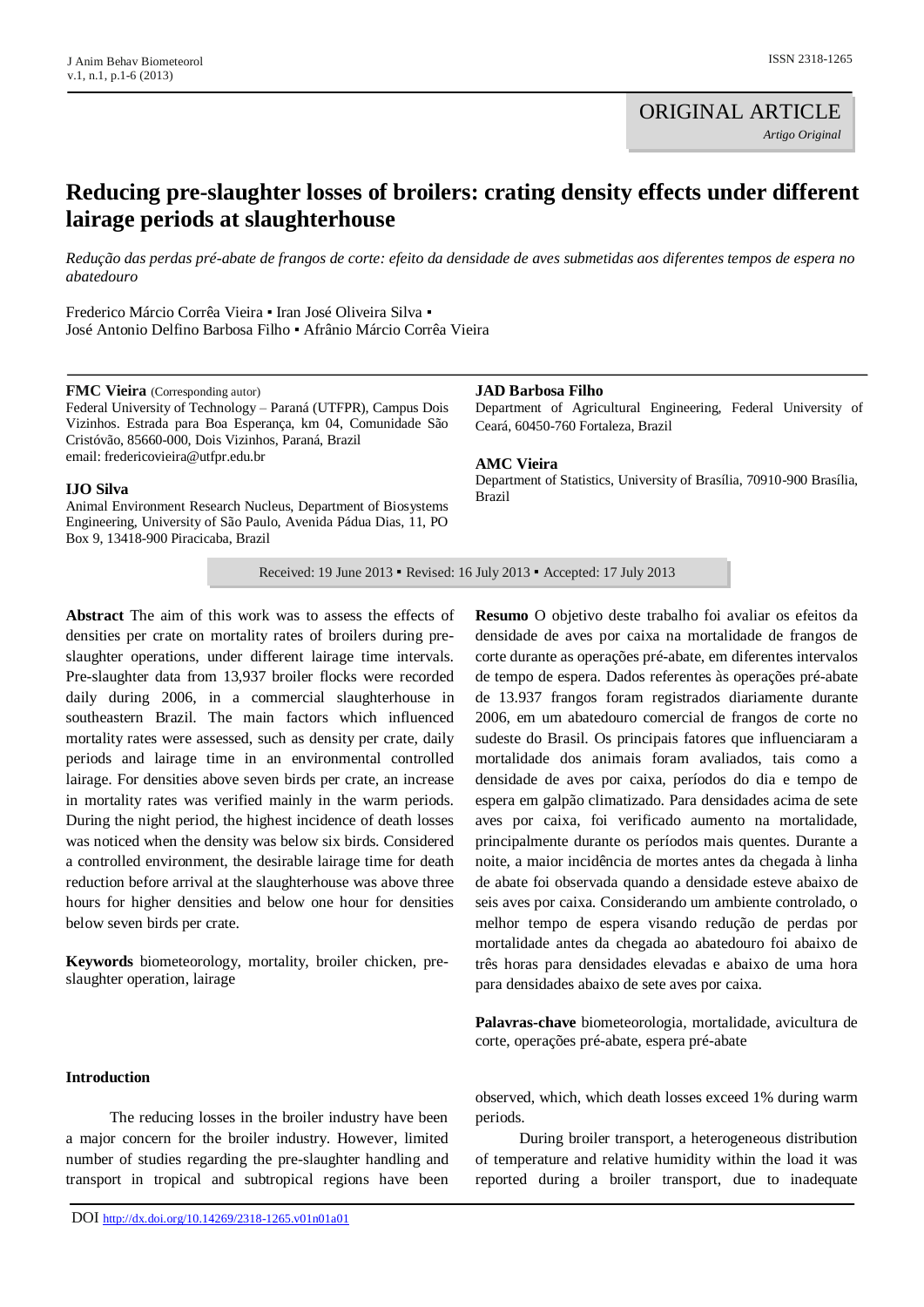ventilation. This might result in difference of temperature between "on-board" and outside environment of 3 °C (Mitchell and Kettlewell 1998). However, varying crating density in a transport load may result in thermal stress and high mortality rates on arrival at the slaughterhouse (Nijdam et al 2004; Yalçin et al 2004; Akşit et al 2006). Considering an inefficient process of heat transfer, an increase of cloacal temperature of 1 °C for broilers transported at high crating density was observed (Delezie et al 2007). These findings emphasize the importance of lairage environment handling.

A controlled lairage environment is important for transported broilers to provide good welfare for birds before slaughter (Bayliss and Hinton 1990; Ritz et al 2005). However, conflicting results regarding the best lairage time was observed, varying since below one hour (Hunter 1998; Warriss et al 1999), as well as above two hours (Quinn et al 1998; Silva and Vieira 2010). Additionally, there is little information about the pre-slaughter factors which influence on mortality rates jointly with lairage time in a controlled environment.

Regarding this background, the potential effect of lairage handling under environment control setup on losses reduction during pre-slaughter operations must be considered, mainly for birds transported at high crating density. Therefore, the aim of this study was to assess the effects of densities per crate on pre-slaughter mortality of broilers, under different lairage time intervals.

### **Materials and Methods**

The study was carried out in a commercial slaughterhouse in the State of São Paulo, Brazil (22º01'03''S, 47º53'27''W; 856 m above sea level). From January to December 2006, we recorded the mortality during pre-slaughter time and information related to transport of broilers from farm to the processing plant. Data from 13,937 transport trucks were used.

### Pre-slaughter conditions

The processing plant slaughters on average 190,000 broiler chickens per day. The slaughtering started daily at 05:30 h and ended at 03:30 h for cleaning the processing plant. All animals were manually caught by the legs at the farm and were loaded into crates. The crates  $(0.75 \times 0.60 \times$ 0.30 m) were made of plastic material, with perforated walls and floor for ventilation. Each crate had a maximum stocking density of ten chickens  $(450 \text{ cm}^2 \text{ per bird})$ . After the catching, the birds were transported by road from farm to the processing plant.

At the slaughterhouse, the trucks with broilers were lairaged in an environmentally controlled holding area, which consists of an open building (approximately 23.70 m  $\times$ 

19.22 m  $\times$  5 m high), with galvanized steel roof and six metallic trusses. Environment control was achieved by fans mounted on pillars and trusses (four lines of seven fans each), whilst eight high pressure misting sets were intercalated with fans, each one with 25 nozzles. The sides had polypropylene panels during summer, to protect against direct solar radiation inside the building. This building housed eight broiler transport trucks, each one with 486 crates. After the lairage time, birds were commercially slaughtered.

#### Pre-slaughter assessment

The response variable of this study was the preslaughter mortality, for each broiler transport truck. This was the percentage of dead chickens in relation to the total number transported per truck, identified at the point of live hanging from shackles on the slaughter line.

The explanatory factors included in the fitted model were: daily mean dry-bulb temperature and relative humidity, lairage time, daily periods (morning, afternoon and night), density of broilers per crate and seasons of the year (summer, autumn, winter and spring). The lairage time was considered the interval between the arrival of the transport vehicles at the holding area and the unloading of the crates with birds into the unloading bay, categorized as short (less than 1 hour), moderate (1-2 hours), medium (2-3 hours) and high (more than 3 hours), accordingly with Vieira et al. (2010).

### Statistical Analysis

The data were analyzed using a Double Generalized Linear Model (DGLM), an extension of Generalized Linear Models (GLM), which provides a framework for modeling the dispersion in generalized linear models as well as the mean. According to Smyth and Verbyla (1999), GLM traditionally considers that the mean  $\mu_i$  can be modeled by a link-linear relationship (2):

$$
g(\mu_i) = x_i^T \beta \tag{2}
$$

where  $g(\cdot)$  is a logarithmic function, to make a link between model linear predictor and expected value of preslaughter mortality, treated as a response variable with Poisson distribution. The vector  $\beta$  contains the unknown regression coefficients of the explanatory factors.

Double generalized linear models assume a second link-linear prediction for the dispersion (3):

$$
h(\phi_i) = z_i^T \lambda \tag{3}
$$

where *h* is another known link function and  $z_i$  is a vector of covariates affecting the dispersion. Also, the link function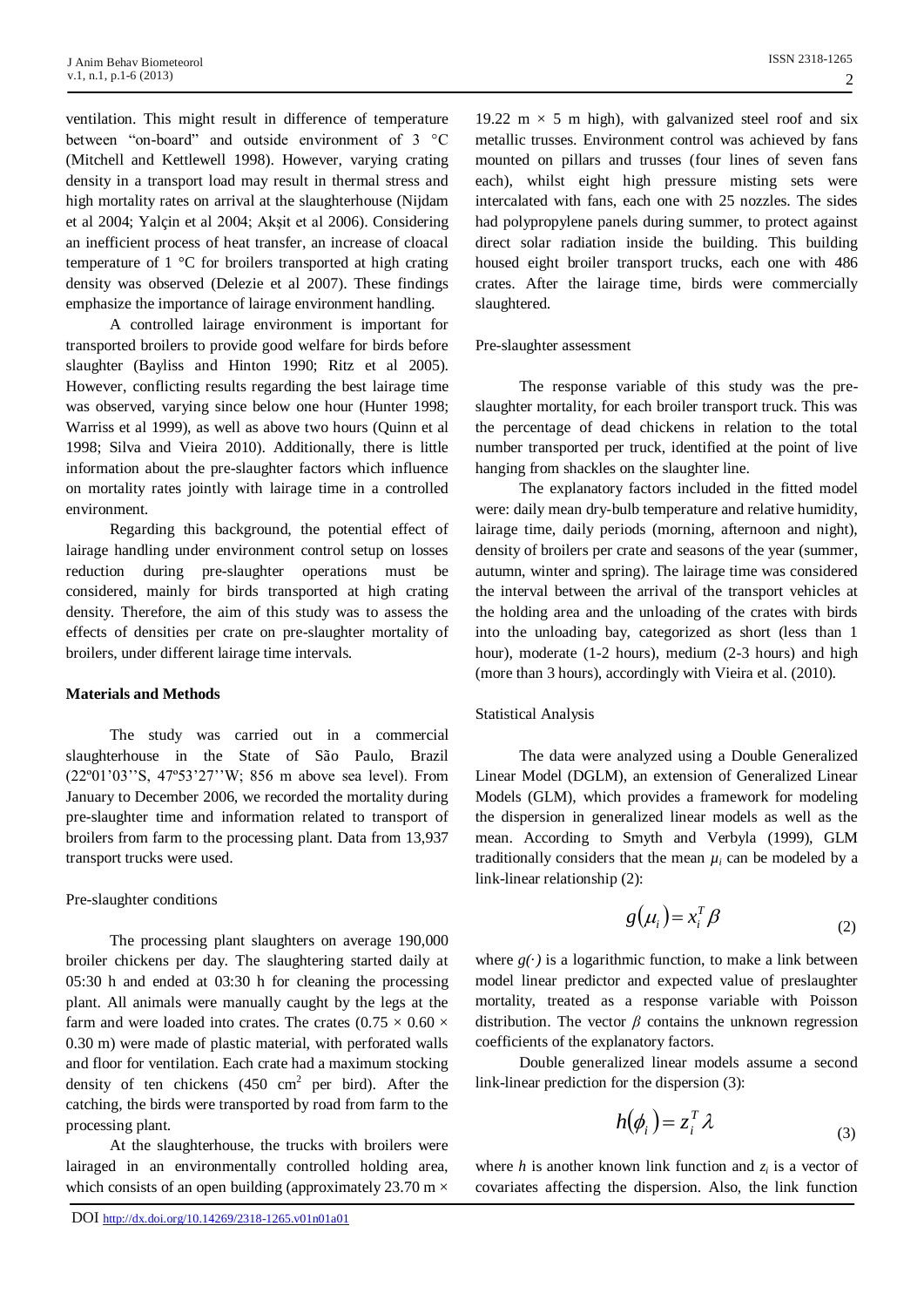$h(\cdot)$  was assumed as a logarithmic function, which guarantees positive values for the expected dispersion parameter  $\varphi$ . The Wald statistic was used with the objective of testing the hypothesis about the vector *β*, that is, to test the true contribution of these factors and interactions on the statistical model (Knight 2000). This test is an extension of the Student's *t* test, commonly used in general linear regression analysis. Complementary to the Wald test, a residual analysis was performed, to verify the model assumptions, based on deviance residuals, fitted values, q-q plots, scale-location plot and Cook's distance, widely used in GLM analysis (McCullagh and Nelder 1998).

For the categorical factors (daily periods and seasons), the dummy coding with three or more levels of categorical variables was used (Table 1). These factors were converted into two or three dichotomous variables, whereas the estimated mean of the third or fourth variable (omitted or reference group) is the intercept term of the model. This explains the absence of the reference group in the fitted model, but implicitly, their underlying effects are jointly adjusted with the others factor levels in the statistical analysis. In this study, the reference group for daily periods was the level *morning* and for seasons, the level *summer*.

The statistical software R (R Development Core Team 2006) was used for estimation, joint to the *dglm* library (Dunn and Smyth 2006).

**Table 1** Dummy coding for the categorical variables seasons of the year and daily period

| Studied<br>variables | Dummy coded variables |          |        |           |       |
|----------------------|-----------------------|----------|--------|-----------|-------|
|                      | Autumn                | Spring   | Winter | Afternoon | Night |
| Autumn               |                       | 0        | 0      |           |       |
| Spring               | $\mathbf{0}$          |          | 0      |           |       |
| Winter               | 0                     | $\Omega$ |        |           |       |
| Summer               | 0                     | $\Omega$ | 0      |           |       |
| Afternoon            |                       |          |        |           |       |
| Night                |                       |          |        | $\theta$  |       |
| Morning              |                       |          |        | 0         |       |

### **Results and Discussion**

### Pre-slaughter assessment

Based on results from DGLM, the following interactions which was significant  $(p<0.005)$  were: crating density vs. daily periods; daily mean dry-bulb temperature vs. night and morning; lairage time vs. daily periods; seasons vs. night and morning; external daily mean dry-bulb temperature vs. lairage time; autumn vs. lairage time; crating density vs. lairage time. The influence of these factors was

included in the fitted model (mean and dispersion model). In this present study, the interaction between crating density and the factors lairage time and daily periods was discussed.

The following models fitted to assess the number of dead birds per truck, considering the relationship between crating density and the factors lairage time and daily periods were:

 $\hat{y}_1 = \exp(-5.01 \cdot 10^{-2} \text{ NS} + 4.0 \cdot 10^{-3} \text{e}^* + 7.14 \cdot 10^{-4} \text{ a}^{\text{NS}} +$  $0,19 \text{ n}^{\text{NS}} + 0,25 \text{ d}^* - 5,13 \cdot 10^{-4} \text{ ed}^* - 7,68 \cdot 10^{-2} \text{ad}^*$  $0,14nd^*$ ),

where  $\hat{y}_1$  = average pre-slaughter mortality; e = lairage time;  $a =$  afternoon;  $n =$  night;  $d =$  number of birds per crate (crating density); NS non-significant; \* significantly difference (P<0.005), derived by Wald test.

This model showed that crating density had great contribution to the model for mortality estimation in all interactions. This is in accordance with Delezie et al (2007), who reported that the major influence on death losses was the high crating density inside the vehicle, due to high number of birds. Also, interaction between lairage time and crating density was observed, which indicated strong relationship between these explanatory variables which might explain the mortality rates during pre-slaughter operations. According to Warriss et al (1992) and more recently confirmed by Vieira et al (2010), the time factor is important to explain the animal response to prior stress suffered during transport or to a comfort provided by the controlled environment inside the holding area at the slaughterhouse.

To assess the mortality variability, the following dispersion model was fitted:

 $\varphi_1 = \exp (2.79^* + 34.12 \text{ to}^* + 26.15 \text{ to}_2 + 9.88 \text{ to}_3 - 0.08 \text{ a}^{\text{NS}})$  $+ 0.15 \text{ n}^* - 1.29 \text{ f}^* - 0.56 \text{ i}^* - 0.61 \text{*p}$ ,

where to, to<sub>2</sub>, to<sub>3</sub> = 3rd degree polynomial factor for daily mean dry-bulb temperature ( $^{\circ}$ C); a = afternoon; n = night; f = autumn;  $i =$  winter;  $p =$  spring; NS non-significant; \* significantly difference (p<0.005), derived by Wald test.

The daily mean dry-bulb temperature and seasons of the year were the variables which had major influence on mortality variability. This evidenced that warm periods and seasons increased the thermal heterogeneity within the vehicle during pre-slaughter operations, with some points with more or less thermal load, affecting the mortality variability throughout the day and year (Baker 1994; Petracci et al 2006; Barbosa Filho et al 2009; Simões et al 2009).

# Crating density and daily periods

During the warm daily periods, an increase in mortality rates for birds transported at crating densities above seven birds was observed (Figure 1).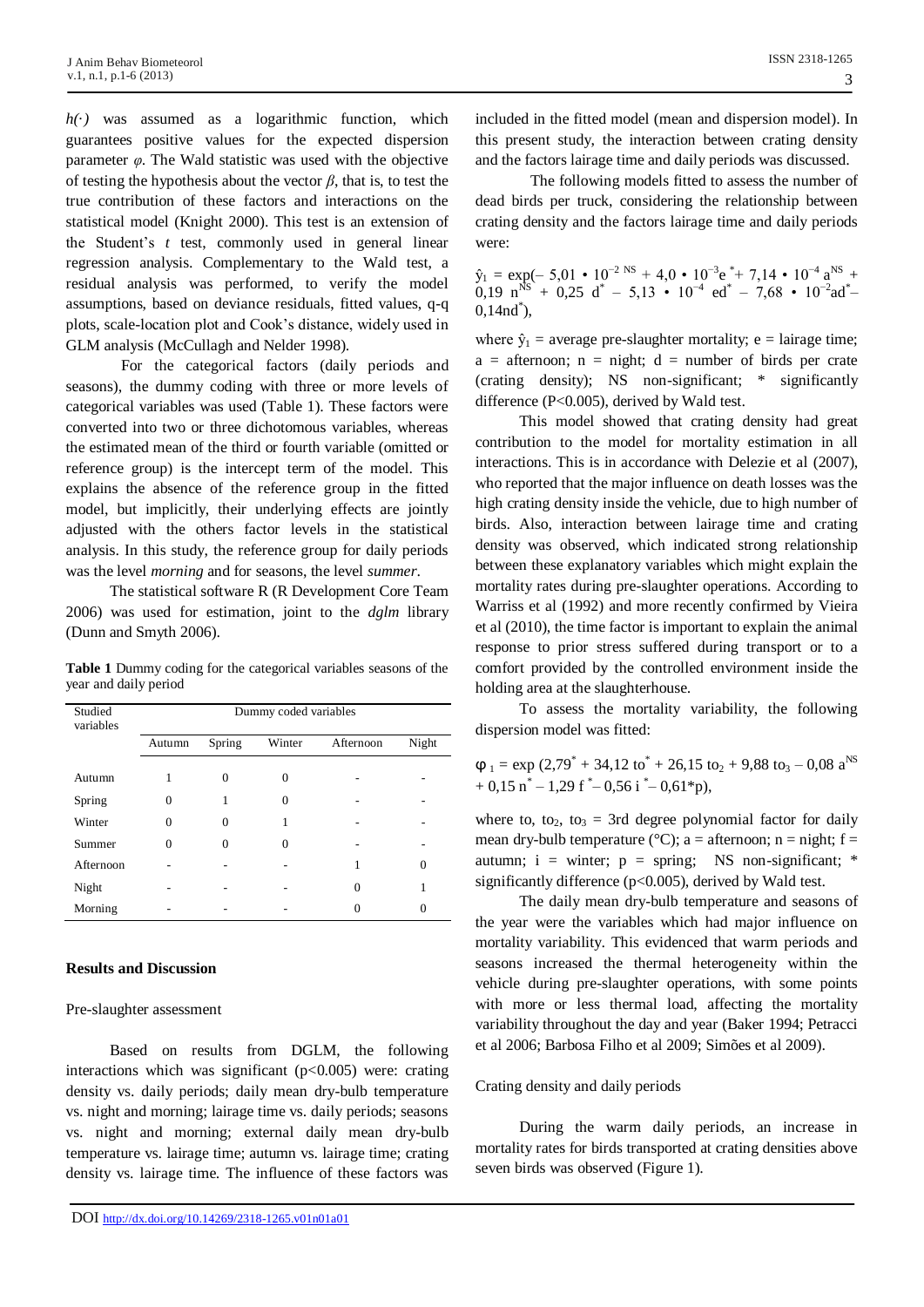A slight rise in mortality due to increasing crating density was observed during the morning. However, from the density of seven birds, the increase of dead birds was three animals per truck. At afternoon, no effect was observed on mortality rates between crating densities of five and seven birds. Indeed, an increase of dead birds around 13 birds per truck was observed at the crating density of nine birds. During night time, despite of small reduction in mortality rates with the increase from five to seven birds per crate, no remarkable differences in mortality could be observed in this study.



**Figure 1** Interaction plot between crating density and daily periods and its effects on pre-slaughter mortality (number of dead birds per truck)

Daily mean dry-bulb temperatures above 22 °C resulted in considerable rising on mortality rates, due to increasing crating density, and are related with temperatures varying between 28 to 32 °C inside crates during warm periods (Barbosa Filho et al 2009). Therefore, a direct relationship between crating density and mortality was noticed, as exposed in this present study during morning and afternoon. High crating densities resulted in an increasing heat production, which reflected in a smaller sensible heat exchange (radiation, conduction and convection). The birds respond by increased panting, which results in addition of moisture inside crates (Nicol and Scott 1990; Simmons et al 1997; Balnave 1998). This difficult to dissipate excess heat through respiratory heat loss in a vapor saturated environment, which results in increasing demands upon their thermoregulatory systems, followed by an increased deep body temperature (Brossi et al 2009). Thus, the mortality rates on arrival were higher in this present study.

Regarding the low variation on mortality rates at night, as noted by Warriss et al (1999), the effect of

temperature in seven-week-old broilers submitted to a thermally comfortable environment is practically small or nil. The pre-slaughter factors, including crating density did not alter the thermal conditions of broilers under thermoneutrality (Yalçin et al 2004). In this present study, the mortality rate varied less than 0.3% between crating densities employed at night, evidenced that increasing crating densities during night have lower influence on mortality rates.

The thermal conditions for birds transported at high crating density was critical, based upon the pre-slaughter mortality. Several authors pointed solutions for this problem such as the reduction of crating densities (Nijdam et al 2004; Delezie et al 2007). However, most of the poultry industries have logistics practices which still remaining far from ideal, mainly regarding the choose of welfare-based crating densities for each climatic condition (Silva and Vieira 2010). Therefore, the environmental handling during lairage in an environment controlled holding area showed effective, aiming a reduction in thermal load and consequently the mortality rates of transported birds.

## Lairage periods and crating density

Long lairage periods had significant effect  $(p<0.005)$ on mortality rates (below 0.3%), regarding transported birds at densities above seven birds, as showed in Figure 2. With the reduction of lairage time in this study, the number of dead birds rose until 16 dead birds per truck. However, with reducing crating density, an inverse effect was observed. The shorter lairage time (below one hour), associated with low number of birds per crate (five birds) showed the lower mortality, followed by medium range (two to three hours) and moderate (one to two hours).

Lairage time determines the intensity and effectiveness degree of cooling systems to reduce heat stress of transported bird maintained in a holding area with environment control. The adoption of shorter times do not provides thermal comfort for birds, resulting in weight loss and rising mortality rates (Quinn et al 1998; Akşit et al 2006; Vieira et al 2010).

In other hand, reduced crating densities of birds submitted to an environment controlled lairage during a longer time may result in hypothermia, mainly for birds located in some regions with direct contact with nozzles and fans. This increases the risk of high mortality, either with air temperature above the thermoneutral zone, as evidenced by Hunter et al (1998). In these conditions, the slaughter after the shorter time showed best results when compared with longer lairage times.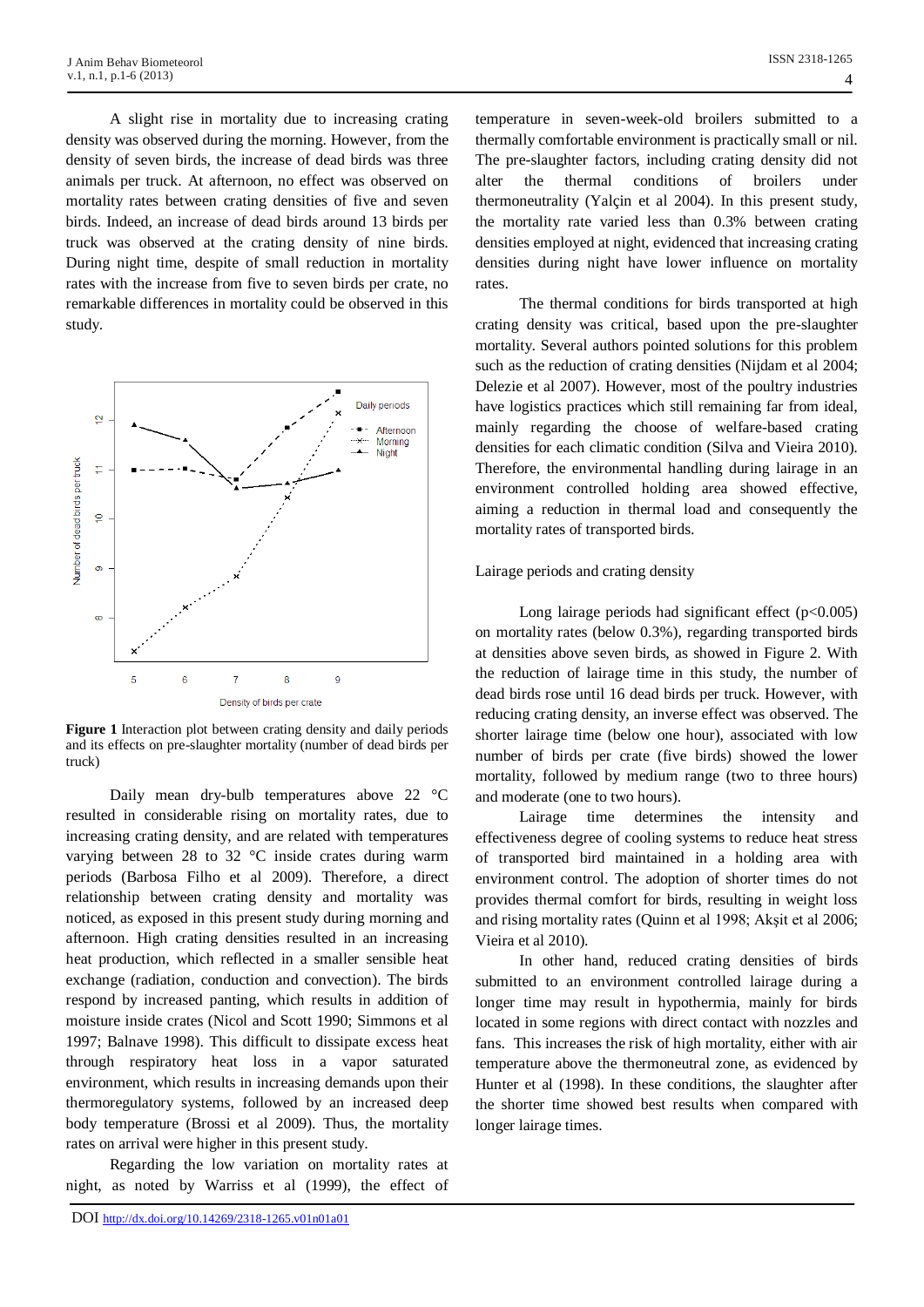

**Figure 2** Interaction plot between crating density and lairage times and its effects on pre-slaughter mortality (number of dead birds per truck). Short: below 1 hour; Moderate: 1 to 2 hours; Medium: 2 to 3 hours; High: above 3 hours

Therefore, the employment of intermediate crating density (seven birds) was related with lower mortality rates during all daily periods in this present study (Table 2).

Delezie et al (2007) recommended a desirable area of approximately 576  $\text{cm}^2$  per chicken. Considering the measurements of the crate used for poultry transport in this study (70 x 60 cm), it is equivalent to approximately to seven birds per crate.

**Table 2.** Recommended values of crating densities for each daily period and its expected mortality rates

| Daily period | Crating density | % expected mortality |
|--------------|-----------------|----------------------|
| Morning      |                 | $0.30*$              |
| Afternoon    |                 | $0.32*$              |
| Night        |                 | $0.31*$              |

 $^{\circ}$ (p<0,005), derived by Wald test.

However, for birds transported at high crating density (above seven birds) and also considering a holding area with environment control, longer lairage times (above three hours) might be enough to provide heat loss of birds after transport (Table 3). For crating densities below seven birds, lower lairage times (below one hour) were best indicated, due to the risk of hypothermia under excessive cooling inside lairage.

| <b>Table 3</b> Recommended values of lairage time related with crating<br>density and its expected mortality rates |                        |                      |  |  |  |
|--------------------------------------------------------------------------------------------------------------------|------------------------|----------------------|--|--|--|
| Crating<br>density                                                                                                 | Lairage times (ranges) | % expected mortality |  |  |  |
| $5 - 6$                                                                                                            | Short (below 1 hour)   | $0.41*$              |  |  |  |
|                                                                                                                    | High (above 3 hours)   | $0.29*$              |  |  |  |
|                                                                                                                    |                        |                      |  |  |  |

 $8 - 9$  High (above 3 hours) 0.23\*

\* (p<0,005), derived by Wald test.

#### **Conclusions**

The adoption of lairage times in holding areas with environment control showed efficient on reducing preslaughter losses. The desirable crating density based upon the welfare of broiler chickens in transit is seven birds per crate. Aiming thermal comfort for transported birds for different crating densities, lairage times above three hours resulted in lower mortality rates when birds was transported at high crating densities and below one hour for birds transported at lower crating densities. These findings could be applied for further improvement of a logistics programming for preslaughter operations of broiler chickens to be reared in tropical and subtropical climate conditions.

### **References**

Akşit M, Yalçin S, Özkan S, Metin K, Özdemir D (2006) Effects of temperature during rearing and crating on stress parameters and meat quality or broilers. Poultry Science 85:1867-1874.

Baker CJ (1994) Aerodynamics of poultry transporters: implications for environmental control. World's Poultry Science Journal 50:62- 63.

Balnave D (1998) Increased utilization of sensible heat loss mechanisms in high temperature, high humidity conditions. World's Poultry Science Journal 54:69-72.

Barbosa Filho JAD, Vieira FMC, Silva IJO, Garcia DB, Silva MAN, Fonseca BH (2009) Transporte de frangos: caracterização do microclima da carga durante a estação de inverno. Revista Brasileira de Zootecnia 38:2442-2446.

Bayliss PA, Hinton MH (1990) Transportation of broilers with special reference to mortality rates. Applied Animal Behaviour Science 28:93-118.

Brossi C, Contreras-Castillo CJ, Amazonas EA, Menten JF (2009) Estresse térmico durante o pré-abate em frangos de corte. Ciência Rural 34:1296-1305.

Delezie E, Swennen Q, Buyse J, Decuypere E (2007) The effect of feed withdrawal and crating density in transit on metabolism and meat quality of broilers at slaughter weight. Poultry Science 86:1414-1423.

Dunn, PK, Smyth GK (2006) dglm: Double generalized linear models. R package version 1.6.1. http://cran.rproject.org/web/packages/dglm/index.html Accessado em 23 de maio de 2007.